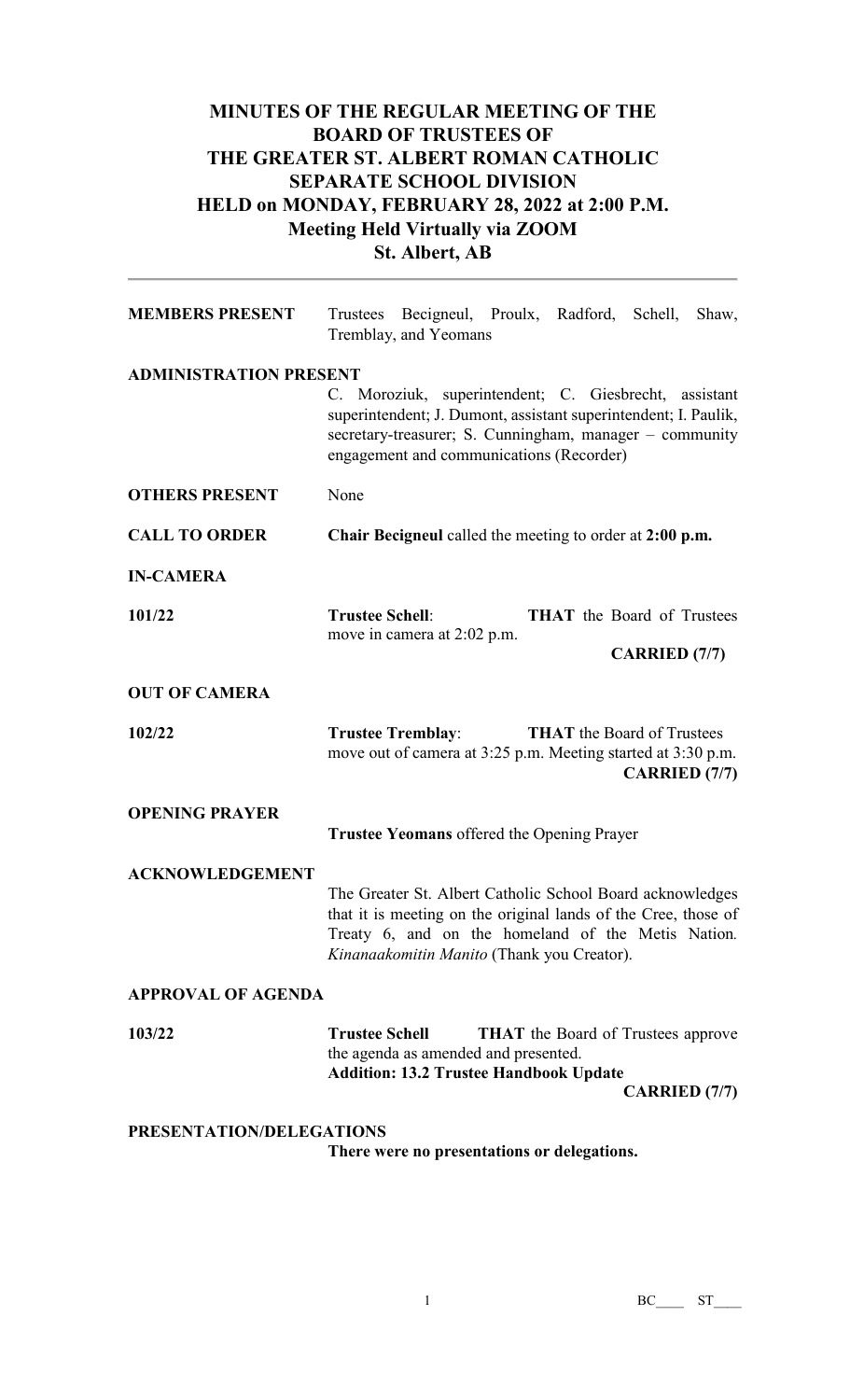## **APPROVAL OF MINUTES & SUMMARIES**

| 104/22                           | <b>Trustee Proulx:</b><br><b>THAT</b> the Board of Trustees approve<br>the minutes of the Regular Board Meeting held on January 24,<br>2022, as circulated.                                                                                                                                                                                                                                                                                                                            |  |  |
|----------------------------------|----------------------------------------------------------------------------------------------------------------------------------------------------------------------------------------------------------------------------------------------------------------------------------------------------------------------------------------------------------------------------------------------------------------------------------------------------------------------------------------|--|--|
|                                  | <b>CARRIED</b> (7/7)                                                                                                                                                                                                                                                                                                                                                                                                                                                                   |  |  |
| 105/22                           | <b>Trustee Tremblay:</b> THAT the Board of Trustees approve<br>the summary of the Committee of the Whole meeting held on<br>February 7, 2022, as circulated.<br><b>CARRIED</b> (7/7)                                                                                                                                                                                                                                                                                                   |  |  |
| 106/22                           | <b>Trustee Radford:</b><br><b>THAT</b> the Board of Trustees approve<br>the minutes of the Special Board meeting held on February 14,<br>2022, as circulated.<br><b>CARRIED</b> (7/7)                                                                                                                                                                                                                                                                                                  |  |  |
|                                  | <b>APPROVAL OF COMMITTEE &amp; EVENT REPORTS</b>                                                                                                                                                                                                                                                                                                                                                                                                                                       |  |  |
| 107/22                           | <b>Trustee Yeomans:</b><br><b>THAT</b> the Board of Trustees approve<br>the committee reports from the Board Committee of the<br>Whole meeting held on February 7, 2022.<br>• Alberta School Boards Zone 2/3 (Becigneul)<br>• Alberta School Boards Association Trustee Orientation<br>(Radford)<br>• Business Liaison: Morinville Chamber (Radford)<br>• Policy Advisory Committee (Radford)<br>• Alberta Catholic School Trustees' Association<br>(Tremblay)<br><b>CARRIED</b> (7/7) |  |  |
|                                  |                                                                                                                                                                                                                                                                                                                                                                                                                                                                                        |  |  |
| <b>GOOD NEWS</b>                 | Trustee Becigneul shared the Good News Report.                                                                                                                                                                                                                                                                                                                                                                                                                                         |  |  |
| <b>QUESTIONS FROM THE PUBLIC</b> | There were no questions from the public.                                                                                                                                                                                                                                                                                                                                                                                                                                               |  |  |
| <b>CONSENT ITEMS</b>             |                                                                                                                                                                                                                                                                                                                                                                                                                                                                                        |  |  |
| 108/22                           | <b>Trustee Proulx:</b><br><b>THAT</b> the Board of Trustees receive<br>the consent items attached and approve all recommendations<br>contained therein.<br><b>Board Policy Review</b>                                                                                                                                                                                                                                                                                                  |  |  |
|                                  | Board Policy 10: Policy Making (Revised)<br>Policy 11: Board Delegation of Authority (Revised)<br>Policy 16: Alternative Programs                                                                                                                                                                                                                                                                                                                                                      |  |  |
|                                  | <b>CARRIED</b> (7/7)                                                                                                                                                                                                                                                                                                                                                                                                                                                                   |  |  |
| <b>ACTION ITEMS</b>              | <b>Additional Programming - St. Gabriel Education Centre</b>                                                                                                                                                                                                                                                                                                                                                                                                                           |  |  |
| 109/22                           | <b>Trustee Tremblay:</b> THAT the Board of Trustees approve<br>the addition of online grades 7-9, and high school French<br>Immersion education to St. Gabriel Education Centre.<br><b>CARRIED</b> (7/7)                                                                                                                                                                                                                                                                               |  |  |

**Flexible/Hybrid Programming**

2 BC\_\_\_\_ ST\_\_\_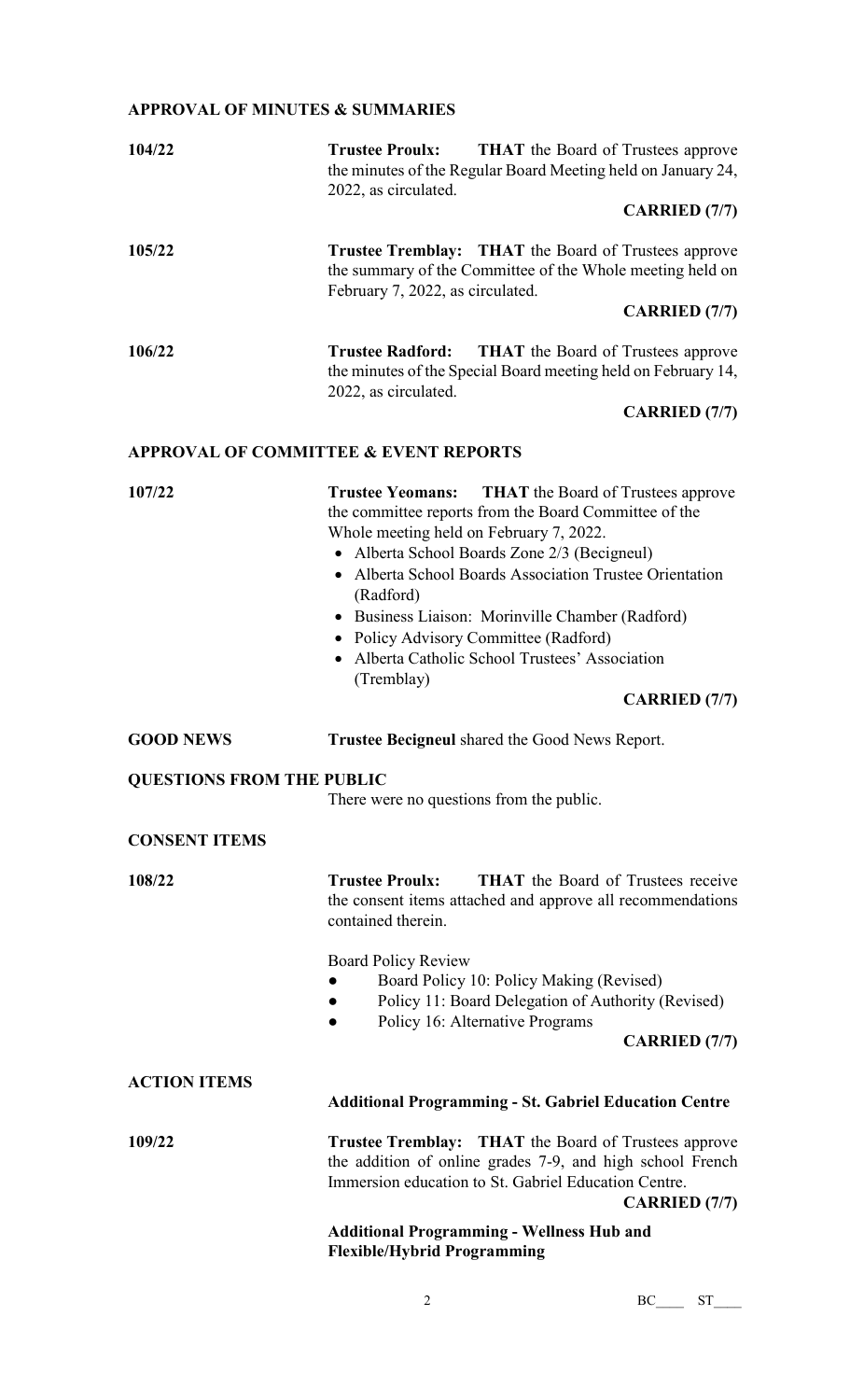| 110/22                       | <b>Trustee Tremblay:</b> THAT the Board of Trustees approve<br>the addition of Wellness Hub and Flexible/Hybrid<br>programming for Ecole Secondaire St. Albert Catholic High<br>School.                                                                                                                                                                      |
|------------------------------|--------------------------------------------------------------------------------------------------------------------------------------------------------------------------------------------------------------------------------------------------------------------------------------------------------------------------------------------------------------|
|                              | <b>CARRIED</b> (7/7)                                                                                                                                                                                                                                                                                                                                         |
|                              | <b>Additional Programming - Funding for St. Gabriel</b><br><b>Education Centre</b>                                                                                                                                                                                                                                                                           |
| 111/22                       | <b>Trustee Tremblay:</b> THAT the Board of Trustees approve<br>the use of Operating Reserves to a maximum of \$200,000 to<br>ensure that staffing structures necessary for initial program<br>implementation at St. Gabriel Education Centre.<br><b>CARRIED</b> (7/7)                                                                                        |
|                              | 13.2: Trustee Handbook Update                                                                                                                                                                                                                                                                                                                                |
| 112/22                       | THAT the Board of Trustees add<br><b>Trustee Radford:</b><br>provisions for the conclusion of service and the expression of<br>condolences<br>Trustee<br>the<br>Handbook<br>to<br>as<br>per<br>recommendations of the ad hoc board committee.<br><b>CARRIED</b> (7/7)                                                                                        |
| <b>NEW BUSINESS</b>          | No new business.                                                                                                                                                                                                                                                                                                                                             |
| <b>INFORMATION ITEMS</b>     |                                                                                                                                                                                                                                                                                                                                                              |
|                              | <b>Report from the Chair</b><br>The Board Chair provided a verbal report.                                                                                                                                                                                                                                                                                    |
|                              | <b>Report from the Superintendent</b><br>Information updates from Administration included the<br>following items:<br>Faith and Spiritual Initiatives Update (Giesbrecht)<br>Infrastructure/Capital Maintenance Renewal Update<br>(IMR/CMR) (Paulik)<br>Plant Operations and Maintenance (PO&M) Update<br>(Paulik)<br><b>Transportation Overview (Paulik)</b> |
| 113/22                       | <b>Trustee Shaw:</b><br><b>THAT</b> the Board of Trustees receive<br>the superintendent's report as information.                                                                                                                                                                                                                                             |
|                              | <b>CARRIED</b> (7/7)                                                                                                                                                                                                                                                                                                                                         |
| PUBLIC ENGAGEMENT HIGHLIGHTS |                                                                                                                                                                                                                                                                                                                                                              |
| 114/22                       | <b>THAT</b> the Board of Trustees receive<br><b>Trustee Yeomans:</b><br>the Public Engagement Highlights Report as information.                                                                                                                                                                                                                              |
|                              | <b>CARRIED</b> (7/7)                                                                                                                                                                                                                                                                                                                                         |

## **CLARIFICATION PERIOD FOR PUBLIC AND MEDIA**

No questions.